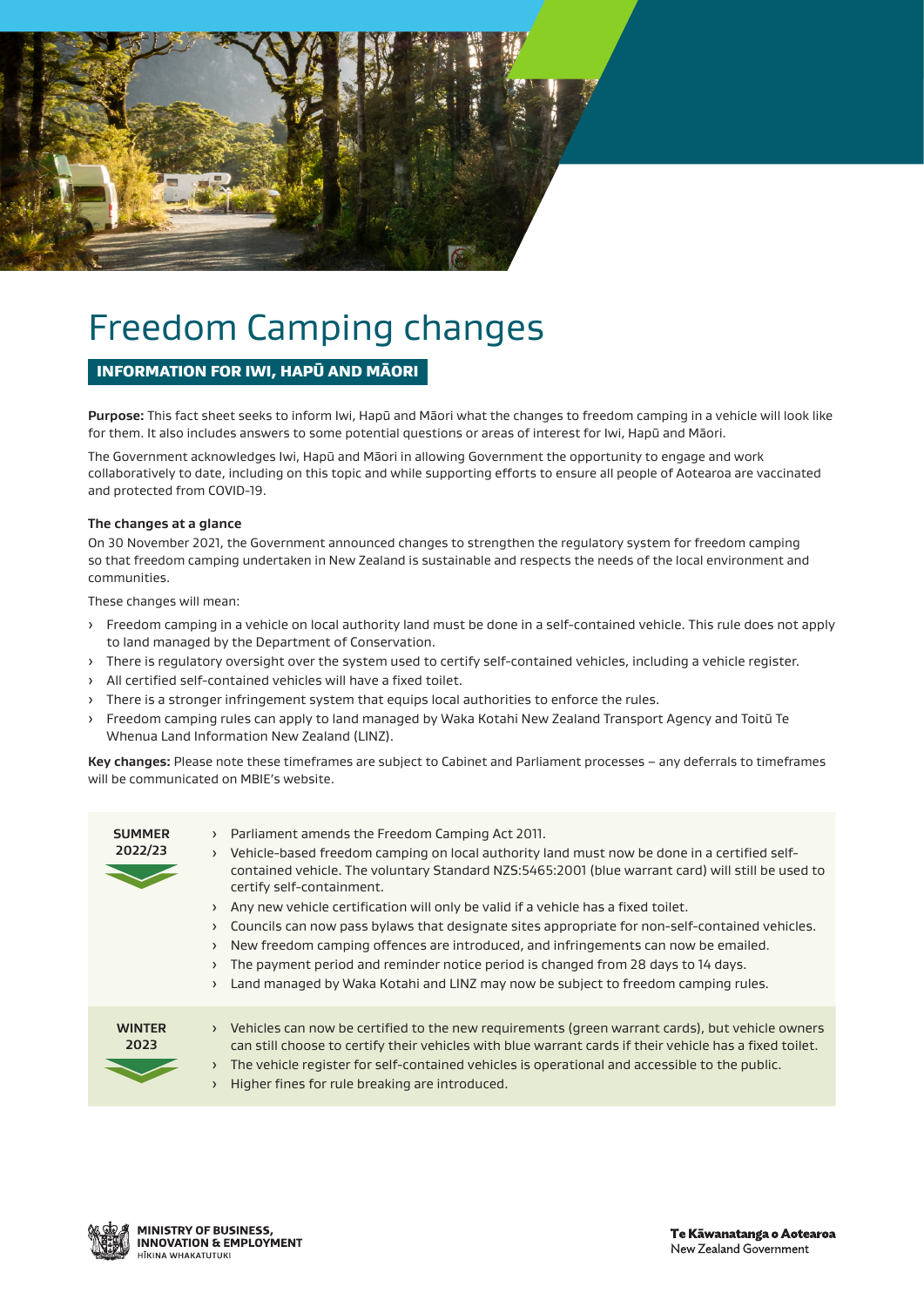

# Frequently asked questions

# **What is freedom camping?**

The Freedom Camping Act 2011 (the Act) defines freedom camping as staying for free in a vehicle or tent, within 200 metres of where you can drive, the coast or a Great Walks Track.

#### **Why is Government making these changes now?**

These changes will ensure everyone who freedom camps in a self-contained vehicle does the right thing and respects our environment and communities.

It is important that councils and the Department of Conservation have the tools they need to appropriately manage freedom camping so that local communities and the natural environment do not disproportionately bear the costs of hosting freedom campers.

Since 2018 the Government has provided funding for camping ambassadors, infrastructure, waste management and technology pilots. However, there is still evidence of visitors camping in places without the appropriate infrastructure to host them.

# **What land is covered by the new rule requiring freedom camping in a vehicle to be done in a certified selfcontained vehicle? Does this cover land subject to a treaty settlement?**

The new rule only applies to land controlled or managed by local authorities and which are subject to the Act. This can sometimes include land subject to a Treaty Settlement, where that land is managed or partly managed by a local or regional council.

#### **Will I still be able to sleep in my vehicle on marae, Māori land or whānau land?**

Yes. Privately owned land is not subject to the Freedom Camping Act 2011.

#### **Will I still be able to go camping with my whānau in a tent?**

Yes, where permitted by your local council or the Department of Conservation.

#### **What constitutes a tent? Can I use a tent if it is attached to my vehicle?**

Any tent must be standalone and separate from any vehicle when assembled. So that the new requirements are easy to understand and be enforced, any tent that is attached to a vehicle will be treated as a vehicle. If this is the case, the vehicle must be certified self-contained in order to have the tent attached to it.

### **How have Māori been engaged throughout this work?**

The Ministry of Business, Innovation and Employment held several meetings with Māori and iwi during the public consultation period between 9 April and 16 May 2021.